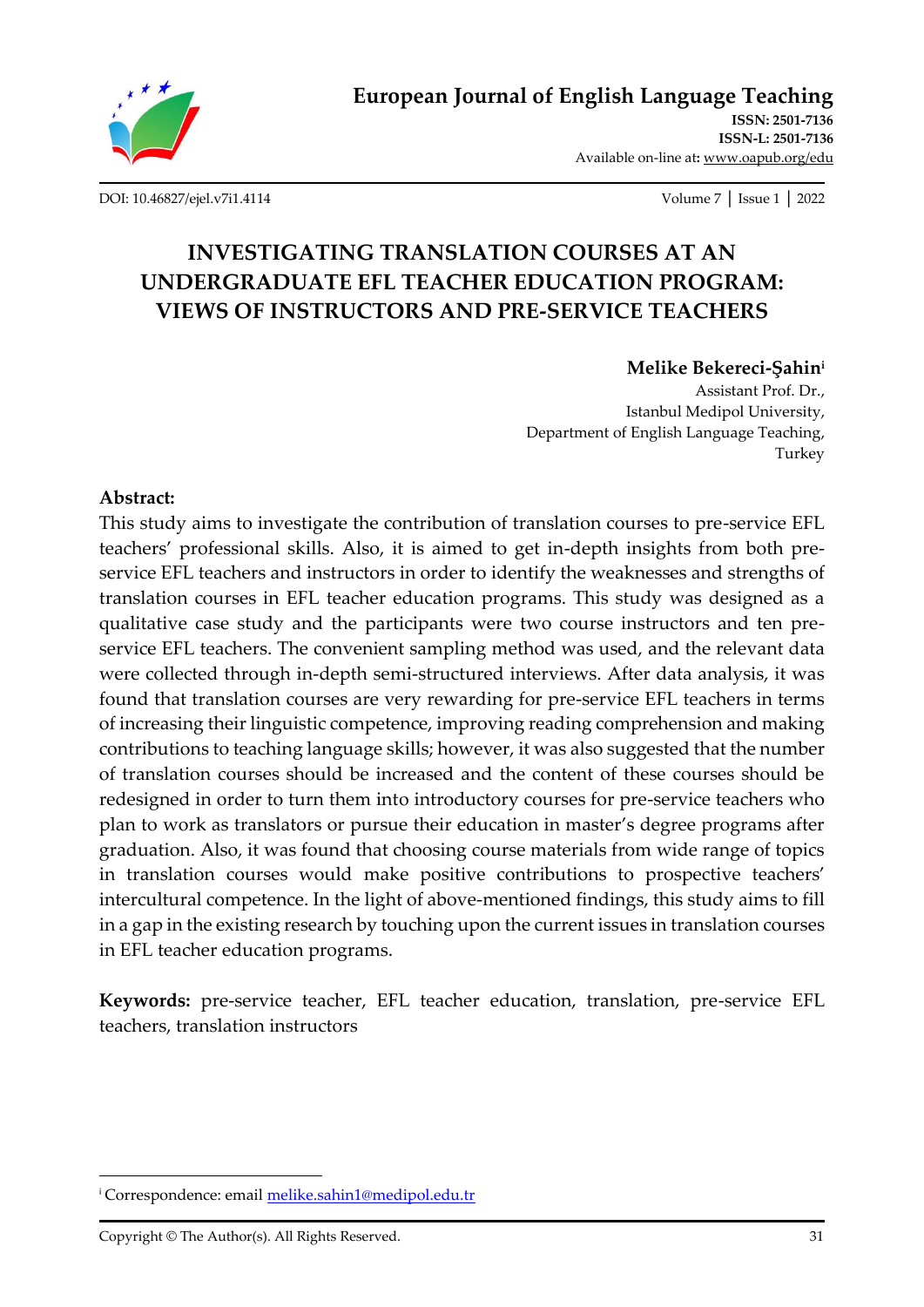# **1. Introduction**

Translation courses help learners be familiar with the idioms and revisit their knowledge of grammar rules (Li & Zhang, 2021). According to Fois (2020), translation courses are integral parts in student EFL teachers' professional development. In addition, EFL teachers consider translation as a beneficial tool to improve students' culturalcommunicative skills (Pekkanli, 2012). In sum, translation is defined as a part of English language teaching because both translation and language teaching have the same communication goal (Cherrington, 2002).

EFL teacher training curricula include linguistics, literature and translation courses in addition to teaching methodology courses because developing good language teaching skills prioritizes competencies in the foreign language while "*incomplete knowledge of language interferes with effective language teaching*" (Şallı-Çopur, 2008, p.11). Improving student teachers' metalinguistic awareness is one of the benefits of translation courses (Anderson, 2018); that's why, translation courses take place in teacher education programs in many countries (Woo-Lee, 2018). Thanks to translation courses, teacher candidates become competent especially in L2 reading and vocabulary (Marqués-Aguado & Solis-Becerra, 2013). Similarly, there are research studies defining translation courses as facilitators in language teaching and learning in EFL teacher education programs (Fischer-Starcke, 2009; Katz & Watzinger-Tharp, 2005; Fois, 2020; Cohen & Brooks-Carson, 2001; Liao, 2006). It is crystal clear that translation courses should be included in the curriculum in order to prevent monolingual paradigm in EFL teacher education context (Cook, 2010).

Teacher education curricula have been continuously changed according to the paradigm shift in education and student needs (Barnett, 2004). Since grammar-translation method gave place to other methods in language teaching, the role and content of translation courses in EFL teacher education programs were started to be questioned by teacher educators and curriculum developers (Marqués-Aguado & Solis-Becerra, 2013).

Considering the relevant literature, it seems that there are limited research studies about the curricular changes in subject knowledge courses, especially about translation courses, in pre-service English language teacher education programs in Turkey (e.g., Coskun & Daloglu, 2010; Hatipoğlu, 2017; Karakas, 2019; Saka, 2020; Acar, 2021; Senol & Cesur, 2021; Kirkgöz, 2021). In the light of above-mentioned studies, this study aims to investigate the impact of translation courses on pre-service EFL teachers' professional skills. This study aims to fill a gap in existing research, which largely focuses on the paradigm shift in EFL teacher education curriculum in Turkey but neglects to touch upon the changes in translation courses. In order to achieve the goals of this study, the following research questions will be addressed:

- What are the views of course instructors on translation courses in an English teacher education program?
- What are the perceptions of senior year EFL student teachers on translation courses in a teacher education program?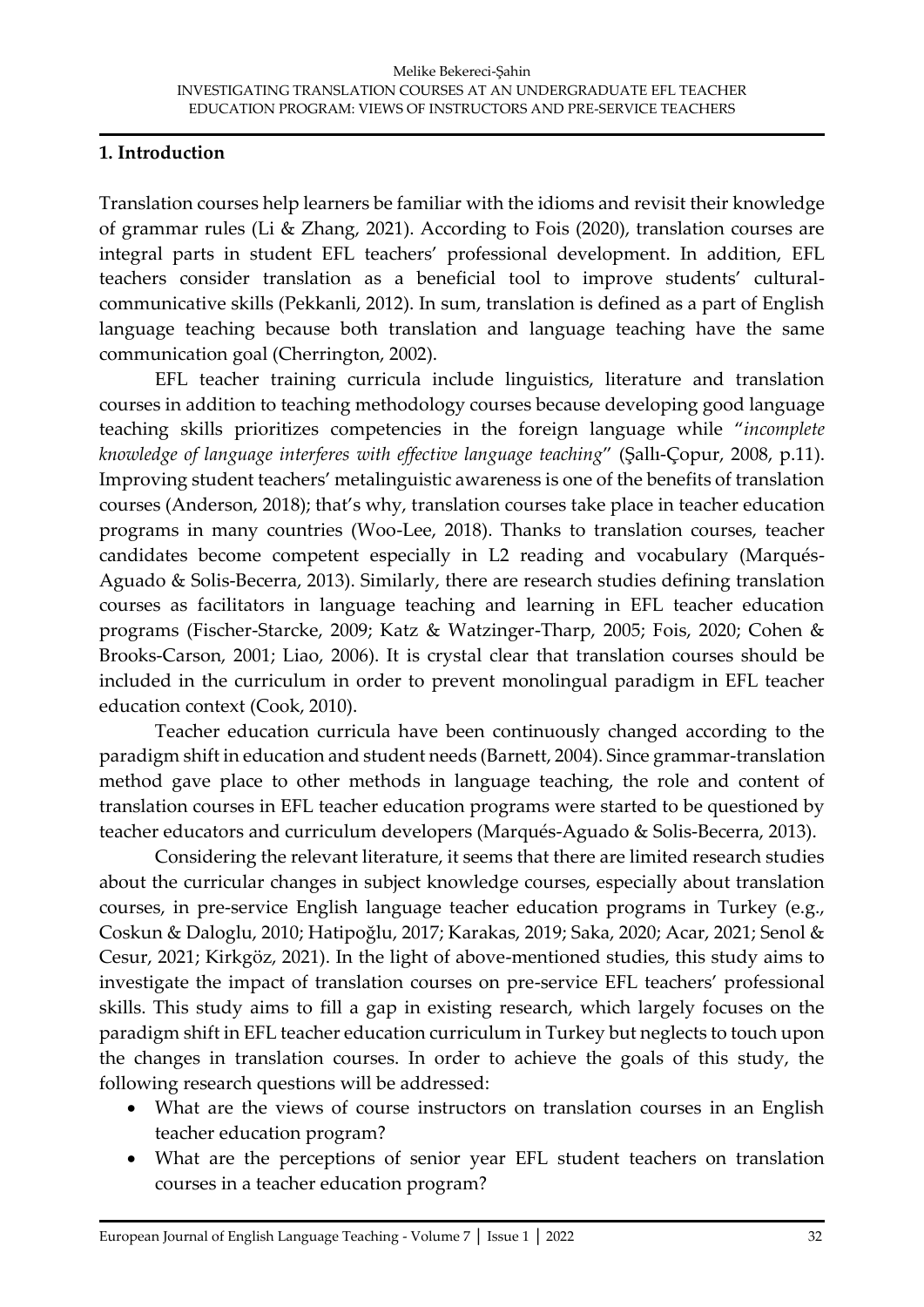#### **2. Literature Review**

In Turkey, the Ministry of National Education decided to adopt communicative language teaching instead of traditional form-focused instruction in 2006 (Çetintaş, 2010). This attempt resulted in reforms in translation courses in EFL teacher education programs after a few years later (Saka, 2020). In the current EFL teacher education curriculum in Turkey, there are three groups of courses: subject content knowledge, professional pedagogical knowledge, and general culture (CoHE, 2021). Literature, translation and linguistics courses are placed among the subject content knowledge courses in the curriculum. Three years ago, Council of Higher Education (CoHE) changed the curriculum of EFL teacher education programs in Turkey (CoHE, 2018). Compared to the previous program, a three-hour English-Turkish Translation and a three-hour Turkish-English Translation courses are substituted with one three-hour Translation course.

In the last two decades, teacher educators and researchers all over the world have become interested in the nexus between translation and language learning (Hsieh, 2000; Campbell, 2002; Macizo & Bajo, 2004; Saka, 2000). Pennycook (2008) focused on the role of translation in English language courses and concluded that translation activities were beneficial for both teachers and students in terms of promoting multiculturalism in the classroom. In a similar vein, Lathif et al. (2021) reported that offering translation courses to undergraduate students helps them improve their reading and writing skills. Apart from language learning, translation practices are of vital importance for teacher training (Siregar, 2021). Bagheri & Fazel (2011) asserted that translation courses improved EFL student teachers' reading and writing skills by means of expressing ideas in English and using new vocabulary items in different contexts. According to the research study conducted by Al-Bulushi et al. (2018), there is a relation between content knowledge courses and pre-service EFL teachers' linguistic competence. They reported that both translation and literature courses help pre-service EFL teachers improve their vocabulary competence and meta-linguistic awareness. Translation activities are also employed for textual awareness in EFL teacher education programs with the help of contrastive metalinguistic analysis and a morphologic or a lexical focus (Payne & Contreras, 2019). It is suggested in the relevant literature that translation courses play a significant role not only in improving pre-service EFL teachers' linguistic competence, but also in improving their intercultural competence (Hurtado-Albir, 2017; Bultseva & Lebedeva, 2021). In EFL teacher education programs, translation courses allow pre-service teachers to think beyond their own cultural dimensions, widen their perspectives and teach the language with intercultural communication flexibility (Randaccio, 2012). To this end, Fois (2021) implied that there is a common ground between translation and English language teaching in terms of improving students' intercultural competence. Investigating students' proficiency in English and Arabic in an EFL teacher education context, Akki & Larouz (2021) proposed that translation practices make student teachers realize the syntactic and semantic differences between two languages.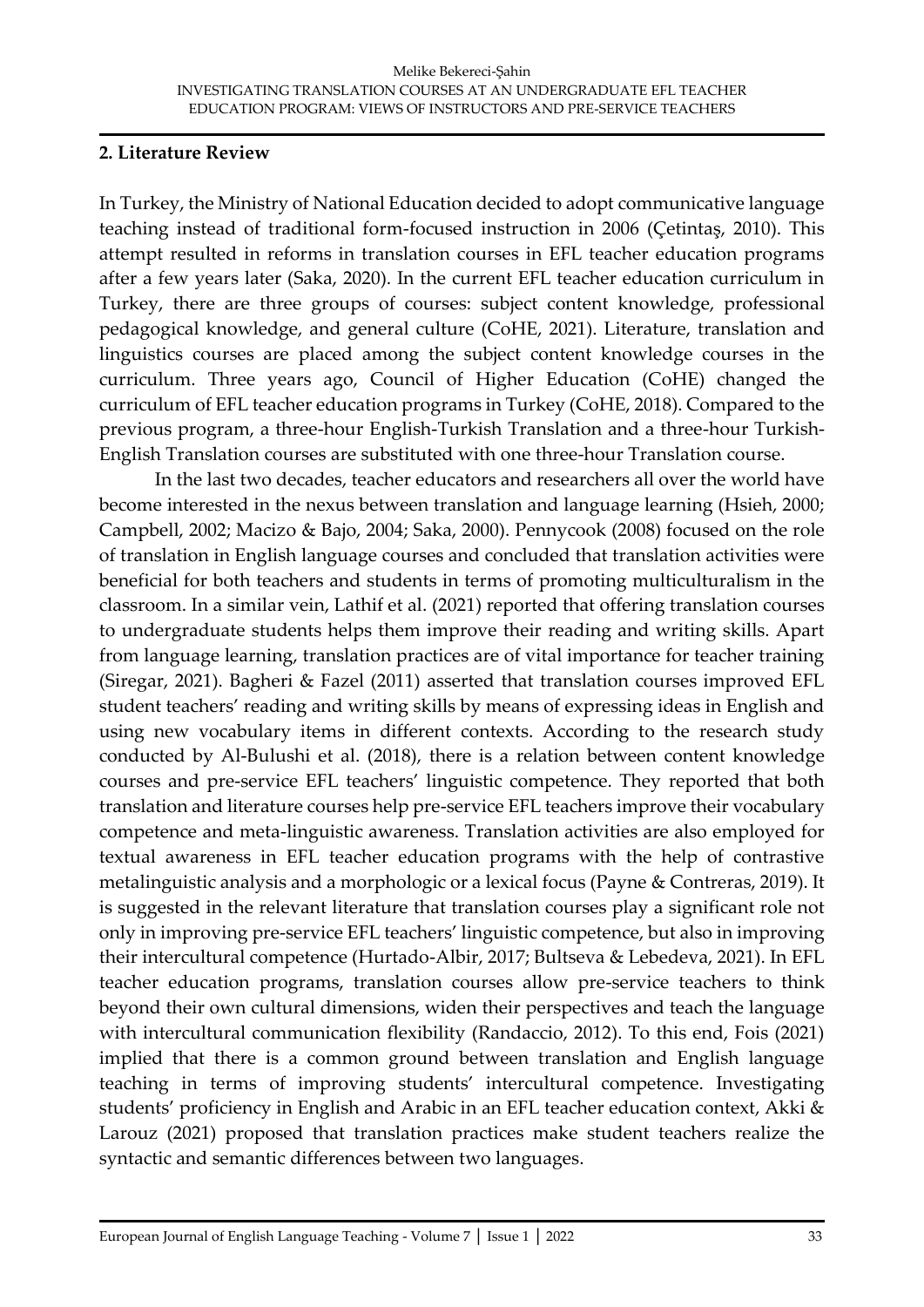In the Turkish context, Sanlı (2009) conducted a study in order to examine the curricula of English language teaching departments after the decision made by the Council of Higher Education permitting Faculties of Education to modify their one fourth of the curricula. It was found that not all ELT departments were offering translation courses to their pre-service teachers after this decision. On the other hand, ELT departments that give place to translation courses in their curricula explain their rationale as follows: to improve pre-service teachers' English language skills, to make them conscious about the relations between language structures and to help them develop the analytic skills by means of English authentic texts. In a similar vein, Coskun & Daloglu (2010) evaluated English language teacher education programs in Turkey and collected data from pre-service teachers and instructors. They reported that courses relevant to student teachers' linguistic competence, such as translation and linguistics, were seen very beneficial for the professional development of prospective EFL teachers and the number of those courses should be increased. Also, Köse (2010) suggested there is a positive correlation between pre-service EFL teachers' reading comprehension and translation skills. Akbay & Cesur (2019) proposed that personal needs, future plans, and interests of prospective teachers are the main criteria while choosing elective courses. In a similar vein, Bakan (2016) stated that translation is the foremost elective course to choose in EFL teacher education programs due to the fact that some of the prospective teachers are planning to pursue their career as translators.

# **3. Material and Methods**

This study was designed as a qualitative case study in order to develop insights rather than making generalizations about a real situation (Yin, 2013). This qualitative case study aims to provide readers with a holistic overview of different standpoints of pre-service EFL teachers and course instructors about translation courses in a teacher education program.

# **3.1 Participants**

The participants were ten senior EFL student teachers and two instructors who taught translation courses in a teacher education program in Turkey. In this study, convenient sampling strategy (Creswell, 2012) was employed. There were 52 senior students in the program and all students were invited to the study via e-mail. Ten of them kindly accepted to be involved in this study. Then, course instructors were sent an e-mail to inform them about the study and invite them for an interview. After receiving a positive respond from course instructors, informed consent forms were given to all participants to sign before collecting data.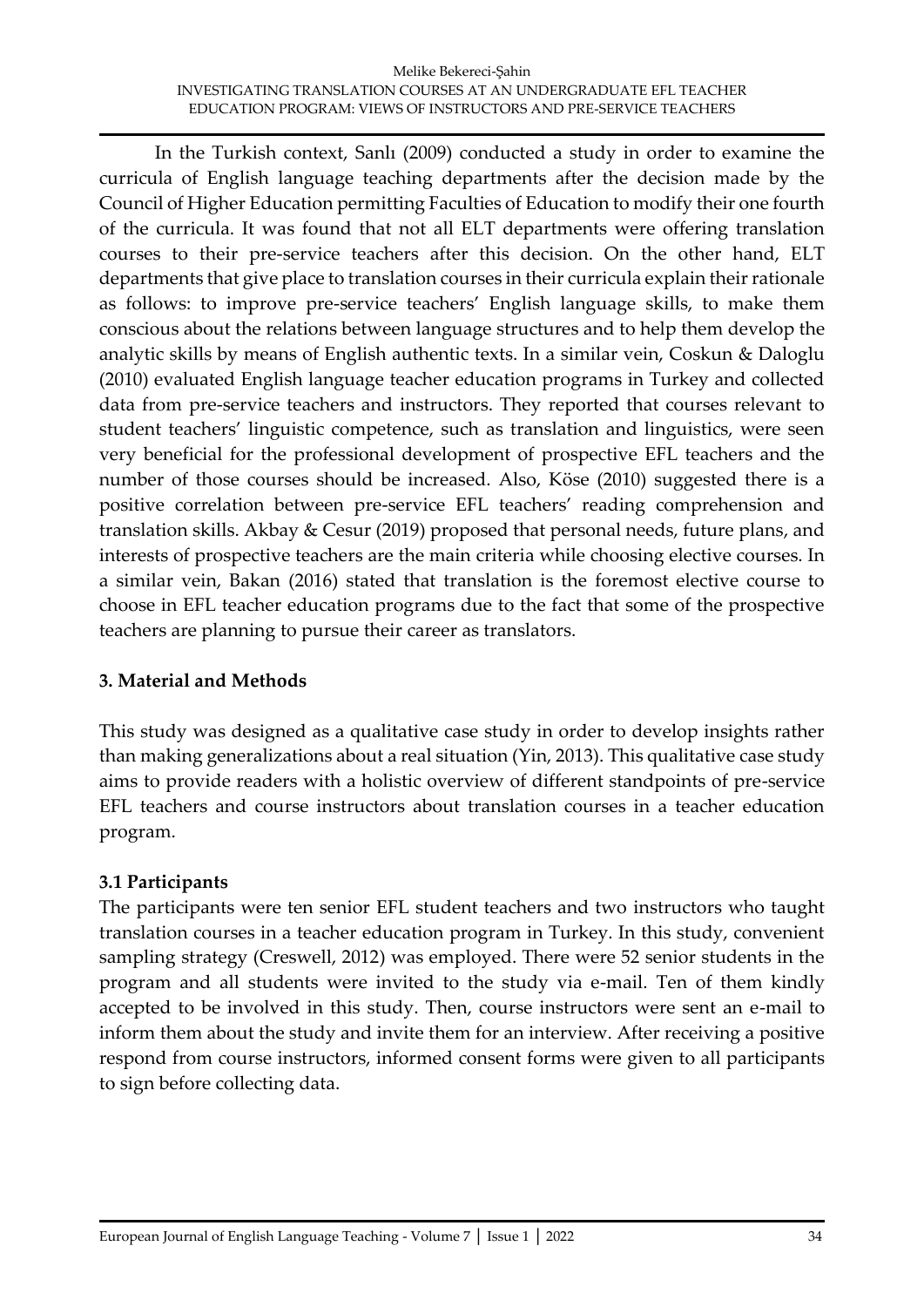#### **3.2 Instruments**

Yin (2013) proposes that interview is the main source to gather detailed data in case studies. In this study, the relevant data were collected through semi-structured interviews with two different groups of participants. While the first group of participants was senior EFL student teachers, the second group of participants was instructors who taught translation courses in the same department. According to Guest et al. (2013), semistructured interviews can be very informative for a qualitative study if the interviewees provide in-depth insights into the issue. For this study, interview questions were prepared by the researcher and examined by two teacher trainers to make necessary changes and finalize before starting the data collection process. In the first phase of data collection procedure, semi-structured interviews were conducted with senior EFL student teachers. They were asked questions from various aspects of their opinions about the syllabus, content, materials, and efficiency of translation courses. In the second phase, semi-structured interviews were conducted with two course instructors. The course instructors were asked questions in order to understand and describe the main aim to give place to translation courses in EFL teacher education programs. Each interview lasted approximately 30 minutes. All interviews were audio-recorded with the permission of the interviewees and transcribed by the researcher.

In order to increase the trustworthiness of this study, the strategies suggested by Lincoln & Guba (1985) were used. Firstly, triangulation was ensured via data triangulation which is the use of variety of data sources, including time, place, and people in a study. Secondly, member checking was utilized by asking participants to examine rough drafts of findings in order to check the accuracy and eliminate possible misinterpretations. Then, the researcher and the external audit read and coded the data separately in order to agree on codes and make the necessary changes until provide a consensus. Finally, one of the main issues in qualitative studies is protecting participants' rights. To this end, numbers were given to each participant in order to ensure their anonymity.

# **3.3 Data Analysis**

In this qualitative study, data analysis steps suggested by Miles et al. (2014) were employed. First, the audio-recorded semi-structured interviews were transcribed verbatim, and all transcripts were printed. After reading the transcripts several times and employing the data reduction step in order to eliminate the irrelevant data, the responses were grouped in accordance with the research questions. While reading the transcripts, the researcher took notes and wrote key words next to the statements of participants as suggested by Bogdan & Biklen (2007). Then, a system for retrieving codes from the raw data was developed by the researcher. After that, the most salient statements were highlighted in order to reach the descriptive codes. Afterwards, the researcher grouped codes to reach the broader themes. Finally, the researcher drew conclusions to make interpretations of the data which were displayed by means of four themes.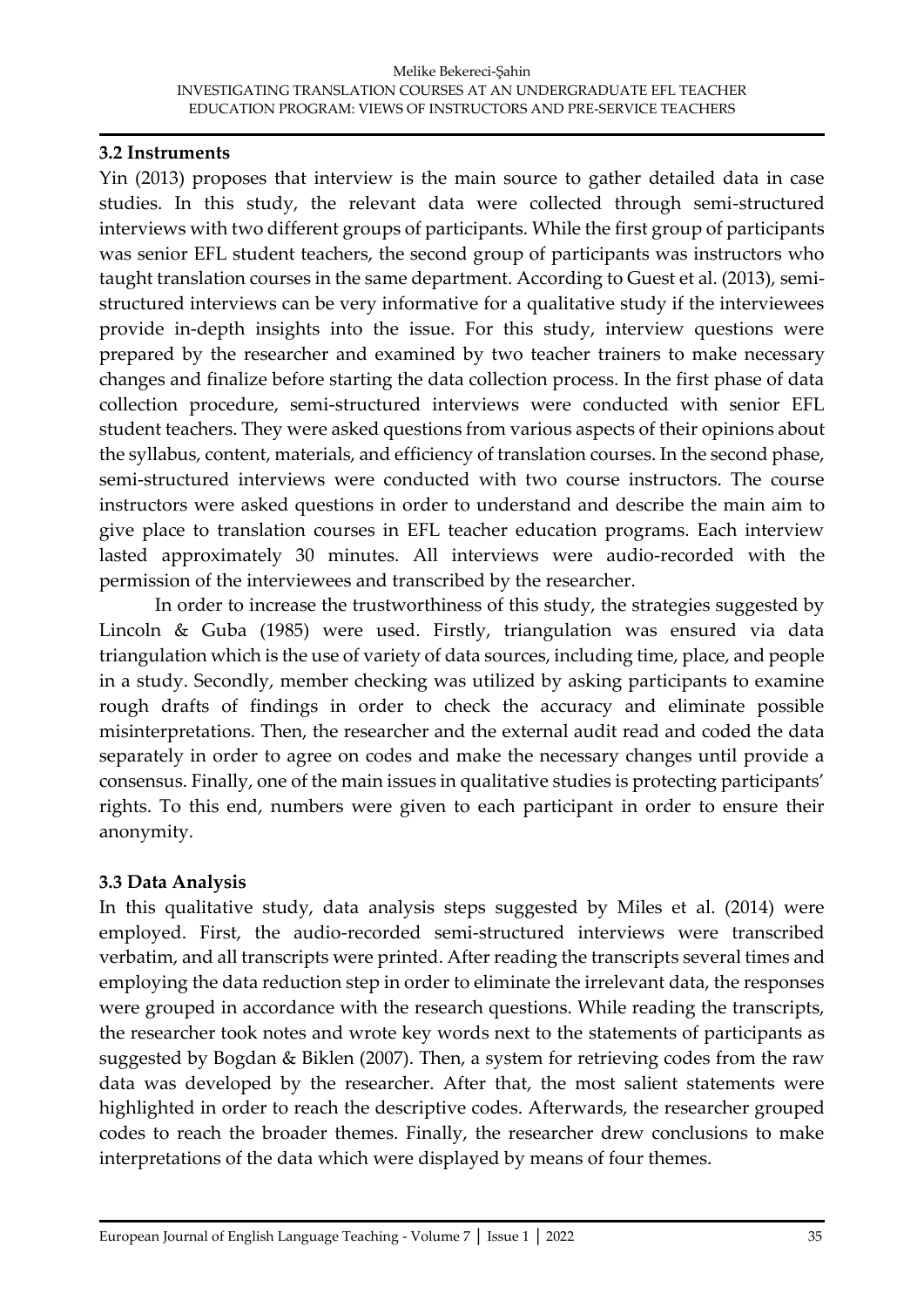# **4. Results**

After analyzing the data, the following four themes emerged from the results: the role of translation courses in EFL teacher education programs, the use of translation activities for improving EFL pre-service teachers' reading comprehension, the contribution of translation courses to EFL pre-service teachers' linguistic competence, and the necessary adjustments for translation courses in EFL teacher education programs. The results will be presented in accordance with the research questions of this study.

**RQ-1:** What are the views of course instructors on translation courses in an English teacher education program?

# **a. The role of translation courses in EFL teacher education programs**

According to the course instructors, translation courses find place in EFL teacher education curricula in order not to turn prospective EFL teachers into translators but to make them aware of the structural and semantic similarities and differences between the two languages. In addition, translation activities help prospective teachers be able to produce a text in English, but not in Turkish. One of the instructors expressed his thoughts as follows:

*"The number of translation courses in EFL teacher education program has been reduced to just one course called 'Translation' a couple of years ago. Before that, I have entirely taught translation from Turkish into English, even though we were supposed to be doing both. I think, in the end it is an English course. The purpose is not to develop their Turkish composition skills, but to develop their production in English."* (Instructor 1)

In parallel with the above-mentioned aspects, the other instructor suggested that the aim of translation courses in foreign language teacher education programs is to make prospective teachers more proficient in English language. She said:

*"Translation course is classified as a proficiency course in EFL teacher education programs. After starting to employ Communicative Language Teaching in our field, translation activities have been abandoned while teaching foreign languages. To this end, the number of translation courses has been decreased and now this course is not seen as a methodology course but a proficiency course in addition to four language skills."* (Instructor 2)

Both instructors proposed that the efficiency of translation courses is highly related to the number, materials, and content of courses. One of the instructors suggested that course materials should include texts related to education, teaching and cultural studies. The relation between course materials and the efficiency of translation courses is stated as follows: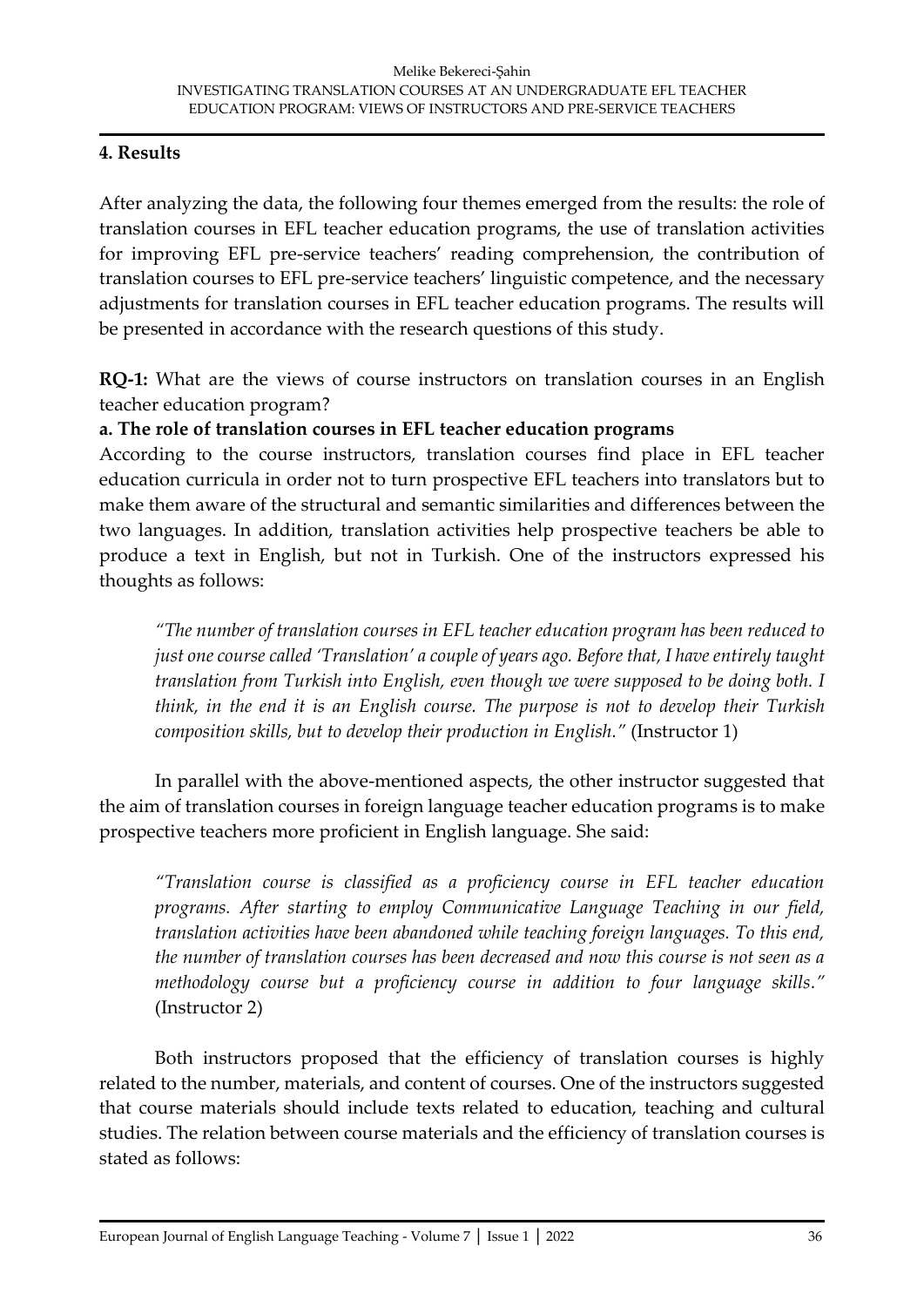*"The efficiency of translation courses depends very much on the instructor and materials. For example, I never used any poems in translation courses because I think that poems should be translated by the poets. I tried to choose texts that students mostly interested in. We translated texts about Turkish culture and history, English language teaching and language. I think materials should be about language education, and foreign language teaching."* (Instructor 1)

The same instructor emphasized the contribution of translation practices to student teachers' intercultural competence. According to him, language teaching is highly related to culture teaching and translation courses can serve materials based on cultural knowledge and intercultural communication for prospective EFL teachers. He said:

*"I think that translators are cultural ambassadors because they represent two different languages, so two different cultures at the same time. In language classes, using L1 is undesirable, so our students may not develop awareness about the existence of cultural differences between Turkish and English. Our students won't be translators, but they will teach English language and its culture. We can use Turkish and English in translation courses, so we can make them be aware of the differences and commonalities. That's why, I was trying to choose materials about education, culture, teaching to unearth this issue."* (Instructor 1).

On the other hand, the other course instructor stated that she was using texts about translation theories, poems, newspaper articles, stories, political texts in translation courses. She summarized her choice of materials with the following statement:

*"If you ask me, improving student teachers' language skills should not be the only aim of translation courses in EFL teacher education programs. As far as I know, some of our graduates work as translators and some of them apply Translation Studies Master's programs. Therefore, I try to include translation theories and a variety of texts from different areas. My aim is to present this course as an introduction to translation in order to widen my students' perspectives about translation studies."* (Instructor 2)

# **b. The use of translation activities for improving EFL pre-service teachers' reading comprehension**

Both course instructors claimed that translation courses should be designed to improve pre-service EFL teachers' language skills. It is proposed that translation courses are very beneficial for especially their reading skills. The instructor said:

*"They [student teachers] see different kinds of texts in translation courses that they won't see in their methodology, linguistics, or literature classes. One more thing… Although they will never teach translation, they are going to teach reading. I think that translation*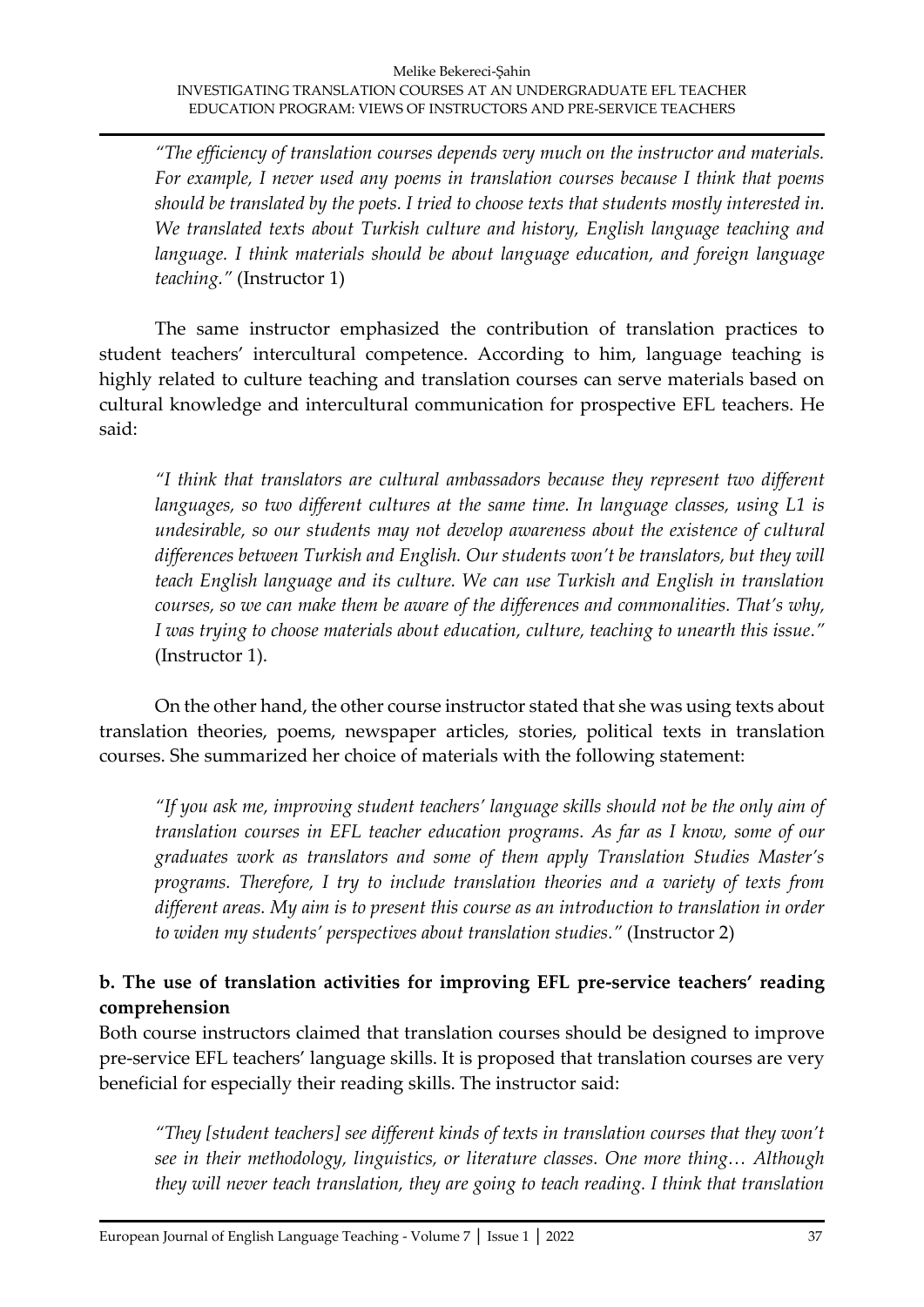*requires a close analysis of the text. This kind of an analysis also be necessary when you are dealing with a reading passage. So, I think that this is a contribution."* (Instructor 1)

In a similar vein, the following excerpt clarifies how translation courses make contributions to pre-service EFL teachers' reading skills:

*"Our students love this course. They find this course beneficial because they learn new words and phrases in English. The thing surprises me a lot that some of our students misunderstand the texts I bring to the classroom. Most of the time they cannot express the main idea of the text in English. I think that translation courses are very beneficial for student teachers to improve their English reading and writing skills."* (Instructor 2)

**RQ-2:** What are the perceptions of senior year EFL student teachers on translation courses in a teacher education program?

# **a. The contribution of translation courses to EFL pre-service teachers' linguistic competence**

All student teachers implied that translation courses are of vital importance for them in terms of improving their linguistic competence. The following excerpts indicate that translation courses do not make a direct contribution to student teachers' teaching skills but to their linguistic capacity:

*"For me, translation courses are not necessary to improve our teaching skills; however, at the end of our translation course I realized that I learnt new vocabulary and their usage in different contexts. So, I think translation activities are beneficial in terms of lexical competence."* (Student Teacher 2)

Similarly, it is suggested that translation courses help student teachers be aware of the syntactic differences between English and Turkish. They said: "*Tenses and how they are used in a sentence are not same in Turkish and English. Before taking this course, I haven't realized this*" (Student Teacher 4). In a similar vein, the following participant shared his experience as follows: "*For the first time, I clearly saw different usages of Present Perfect Tense in this course while translating a text. So, I believe that I will explain this tense to my future students in the most correct way*" (Student Teacher 8). In parallel with this, the following excerpt emphasizes the benefits of translation courses to student teachers' lexical competence: "*For me, translation courses are not necessary for language teaching; however, thanks to this course, I realized that we didn't know different usages of 'and'. Translation provides metacognition*" (Student Teacher 7). Finally, one of the participants stated with the following excerpt that she learnt different terminologies to be used in the future while teaching reading: "*Thanks to the texts we used in translation courses, I saw that EFL teachers should be aware of different terminologies to teach reading especially in advanced classes*" (Student Teacher 10).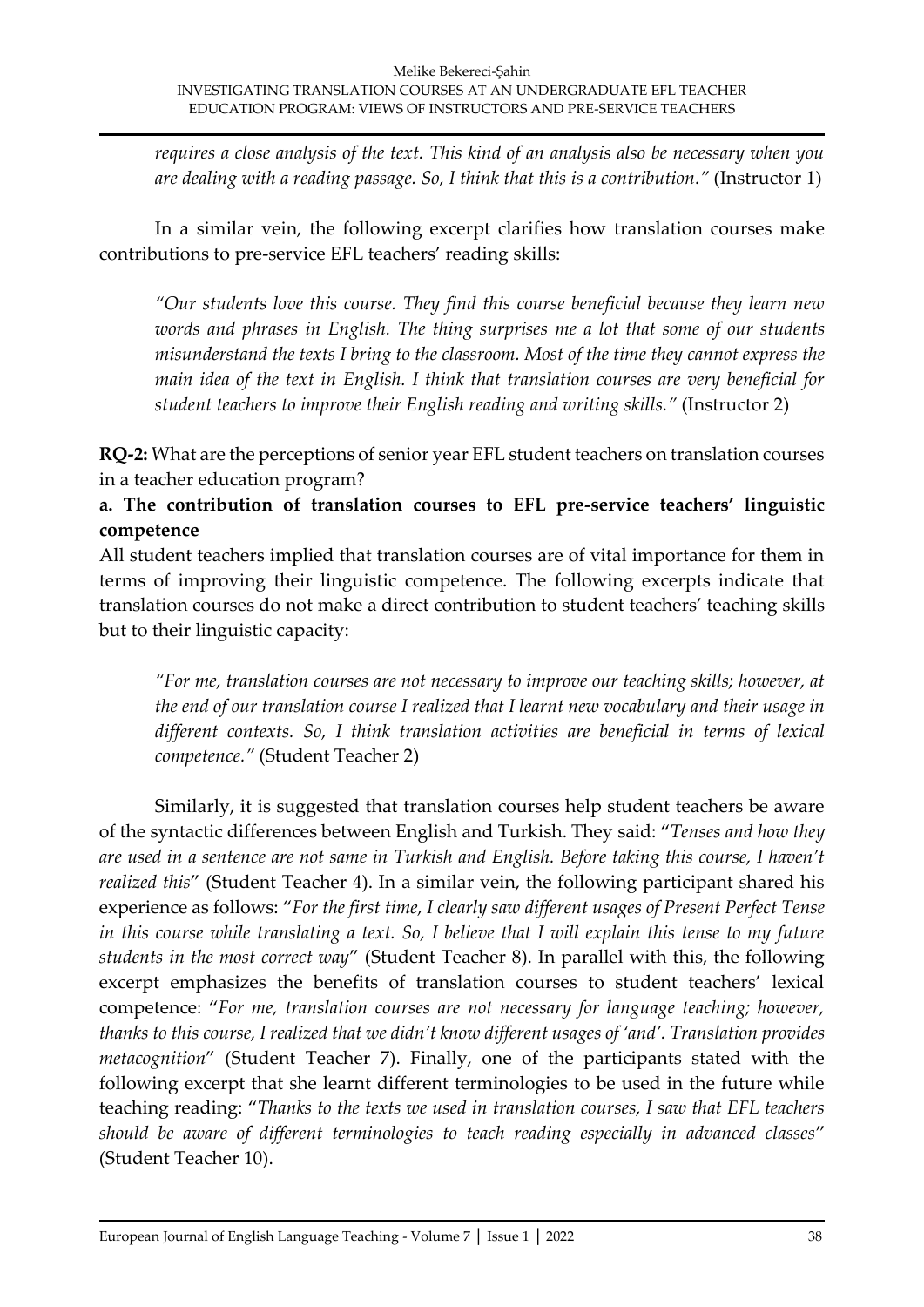On the contrary, some of the student teachers claimed that translation courses can make direct contributions to their teaching skills. According to one of the participants, learners are natural translators, since they start learning a foreign language by making translations in their minds, especially in earlier stages. So, experiencing translation practices themselves can be very beneficial for prospective teachers to understand this process. The participant explained his idea as follows: "*Beginner level students make translations in their minds while learning tenses because we did the same thing in the past. So, maybe this course will be usable for me to understand their actions*" (Student Teacher 3). The following excerpt supports the previous opinion: "*I don't prefer translation as a method in language teaching, but I know that students do it. I realized that I do the same thing in translation courses. So, it may help me understand my future students*" (Student Teacher 4). Two of the participants suggested that translation courses make direct contributions to their teaching reading skills. One of them stated her opinion with the following statement: "*While we are translating a text, we try to develop some strategies to understand the content. It means that we develop reading strategies. I think that learners do the similar thing in reading lessons*" (Student Teacher 5).

# **b. The necessary adjustments for translation courses in EFL teacher education programs**

This study put forward that some implementations should be revised in translation courses in EFL teacher education programs. According to the participants, taking only one translation course was not enough for them, since they could only translate texts from English to Turkish in one semester and not enough time was spared for translation theories. One of the participants said: "*We didn't have enough time to translate texts from Turkish to English. I know that we don't have a prescription for rules of how to translate a text, but some basic theories should have been presented*." (Student Teacher 1). Similarly, it was implied by one of the participants that EFL teacher education programs include at least two English Literature and Linguistics courses, but they have one translation course: "*Some of us are not interested in English Literature or Linguistics but we have two literature courses and three Linguistics courses. We won't be writers or linguists but some of us work as translators after graduation. So, we need at least two translation courses in our program*" (Student Teacher 5). In parallel with the previous statements, one of the participants implied that translation courses should be presented in every year of EFL teacher education programs: "*I think translation courses should start in the first grade, so we should have four translation courses in total. If we have this, we can deal with theories and practices at the same time*" (Student Teacher 9). Finally, all participants implied that course materials should be prepared by the instructors with the aim of presenting this lesson as an introduction to the field. One of the participants summarized her opinion as follows: "*We translated newspaper articles and poems. I think it was not useful for us. Translators earn money by translating technical documents, medical texts and legal contracts. Of course, you need to be competent in those fields. Each week we should see some examples*" (Student Teacher 6).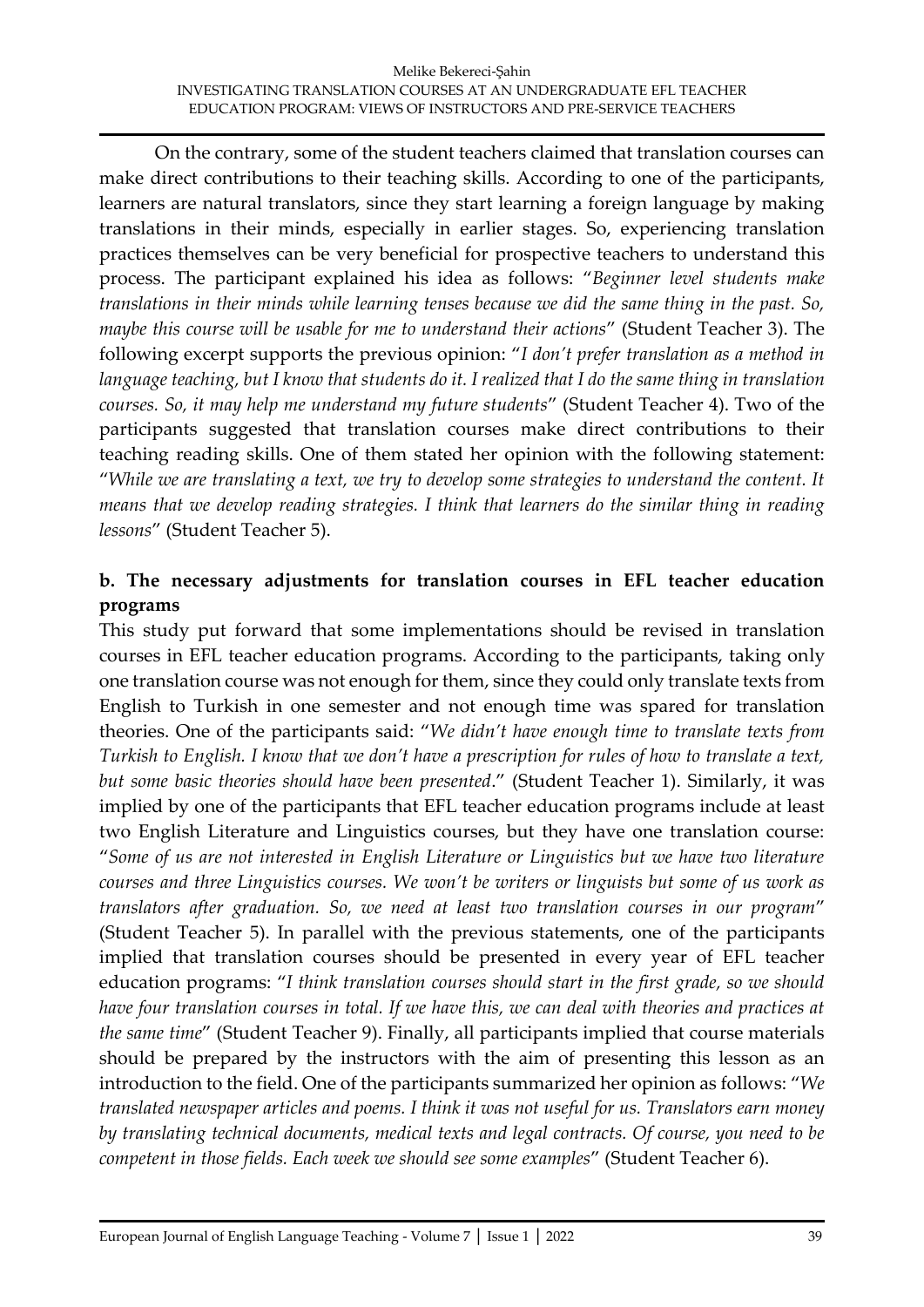#### **5. Discussion and Recommendations**

The aim of this study is to investigate the current issues in translation courses in an EFL teacher education program. After reviewing the relevant literature and presenting the results of the study, some key points emerged which have been neglected to be discussed in the Turkish EFL teacher education context before. First of all, the aim of translation courses was set very clearly by the course instructors. According to them, the main goal of translation courses is to make student EFL teachers be aware of the syntactic and semantic differences between Turkish and English. This result is in line with the assertions of a similar study, which found that student teachers had opportunities to compare two languages in translation courses (Akki & Larouz, 2021). Additionally, one of the key findings of this study is the contribution of translation practices to writing and reading skills of prospective EFL teachers. Although the above-mentioned result introduces the same points with the similar studies (Hsieh, 2000; Macizo & Bajo, 2004; Köse, 2010; Bagheri & Fazel, 2011; Lathif et al., 2021), this study goes a step further by implying that translation courses are also beneficial to teach reading. Both the instructors and prospective EFL teachers stated that translating texts requires a close look at reading passages in English which means that they study on English vocabulary and reading comprehension at the same time.

Furthermore, it is stated in this study that translation practices are as much important as language teaching methodology courses in terms of improving student EFL teachers' lexical competence. Student teachers implied that translation courses help them learn new vocabulary items and see their usage in different contexts. This finding is in line with the findings suggested in the related literature (Marqués-Aguado & Solis-Becerra, 2013; Bagheri & Fazel, 2011; Al-Bulushi et al., 2018). However, the current study has an implication emphasizing the contribution of translation courses to student teachers' lexical competence and contextual grammar skills as a fifth ability to be developed in EFL teacher education programs.

Apart from above-mentioned skills, a translation course can be a useful instrument to uncover drawbacks in student teachers' intercultural competence. In this study, one of the instructors proposed that cultural knowledge and intercultural competence can be promoted in translation courses with the help of choosing the appropriate material. This finding is in line with the findings covered in the relevant literature (Hurtado-Albir, 2017; Randaccio, 2012; Pekkanli, 2012; Fois 2021; Bultseva & Lebedeva, 2021). To this end, it is crystal clear that translation courses can make valuable contributions to intercultural competence of teacher candidates and provide insights into intercultural issues they may encounter if the course materials are chosen well.

Taking a closer look at the Turkish context, this study found parallel results that support the assertions of previous studies which reveal the notable contributions of translation practices to EFL student teachers' professional skills (Sanlı, 2009; Köse, 2010; Coskun & Daloglu, 2010; Bakan, 2016). In the relevant literature, it is stated that translation courses are seen as an integral part of EFL teacher education programs by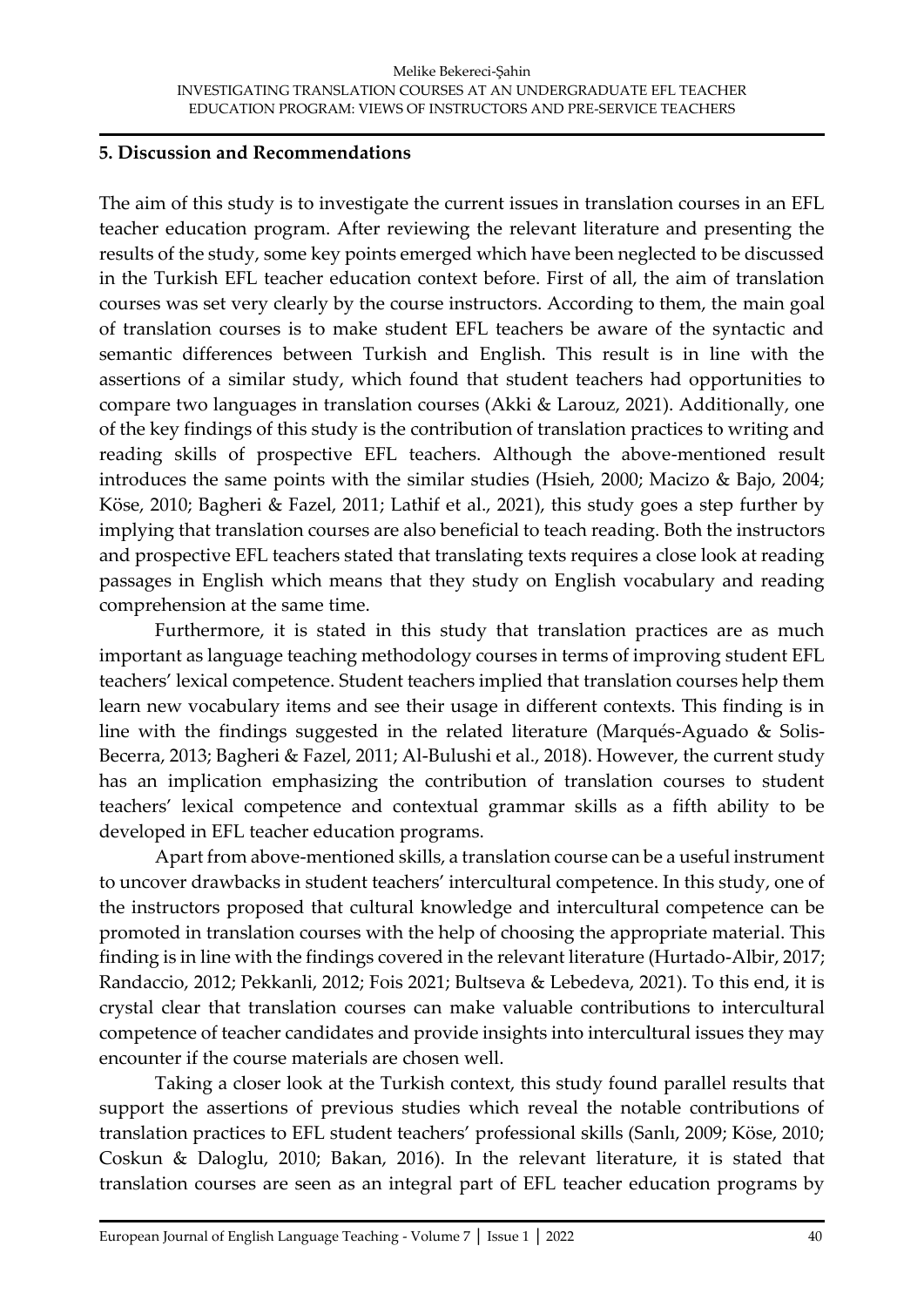virtue of improving student teachers' reading and writing skills, helping them develop textual awareness (Payne & Contreras, 2019), and providing lexical competence. Supporting all the above-mentioned results, the current study also presents a different perspective about this issue. All the participants in this study mentioned that translation field is a second career option for English language teachers in Turkey. To this end, they appreciate the existence of translation courses in EFL teacher education programs, since they assume that a good introduction to translation may provide them a chance to work as a translator or pursue their education in an interdisciplinary field.

Another striking result found in this study is that there is an urgent need to revise the aim and content of translation courses in EFL teacher education programs. It is clear that student teachers enroll courses which are rewarding for their professional skills or future careers (Akbay & Cesur, 2019). Although translation courses are compulsory in EFL teacher education programs in Turkey, student teachers expressed that they would have not preferred to enroll elective translation courses if the content and aim of translation courses remained as it is. However, they also mentioned that employing curricular changes in translation courses for continuous professional improvement of teacher candidates may make these courses more appealing in teacher education programs. In that sense, it is suggested in the current study that the number of translation courses should be increased, and the syllabi should be revised by considering the needs and expectations of student teachers. Translation courses are given place in EFL teacher education programs all over the world (Woo-Lee, 2018; Marqués-Aguado & Solis-Becerra, 201; Fischer-Starcke, 2009; Katz & Watzinger-Tharp, 2005; Fois, 2020; Cohen & Brooks-Carson, 2001; Liao, 2006). The current study found the same result by taking a step forward that translation courses are classified by course instructors and student teachers as *catalysators* for language skills taught in methodology courses in Turkey. To sum up, even though the current study puts forth the similar results with the relevant literature, it also suggests new insights into the phenomenon.

# **6. Conclusion**

The current study concluded that translation course is an indispensable part of EFL teacher education programs, since it makes contributions to student teachers' professional skills such as reading, writing, intercultural competence and lexical proficiency. The current study found the same results but also suggested new insights into the issue. This study put forward that translation courses are not only beneficial for reading skills but also very rewarding for teaching reading. Moreover, it is apparent that student EFL teachers raise textual and syntactic awareness thanks to translation practices. Additionally, promoting intercultural competence is another contribution of translation courses to EFL teacher candidates, which was proposed in the current study but neglected in the relevant literature within Turkish context. Furthermore, the study put forth a very striking result that student teachers attached importance to translation courses, since they perceive translation field as a second career option. However, course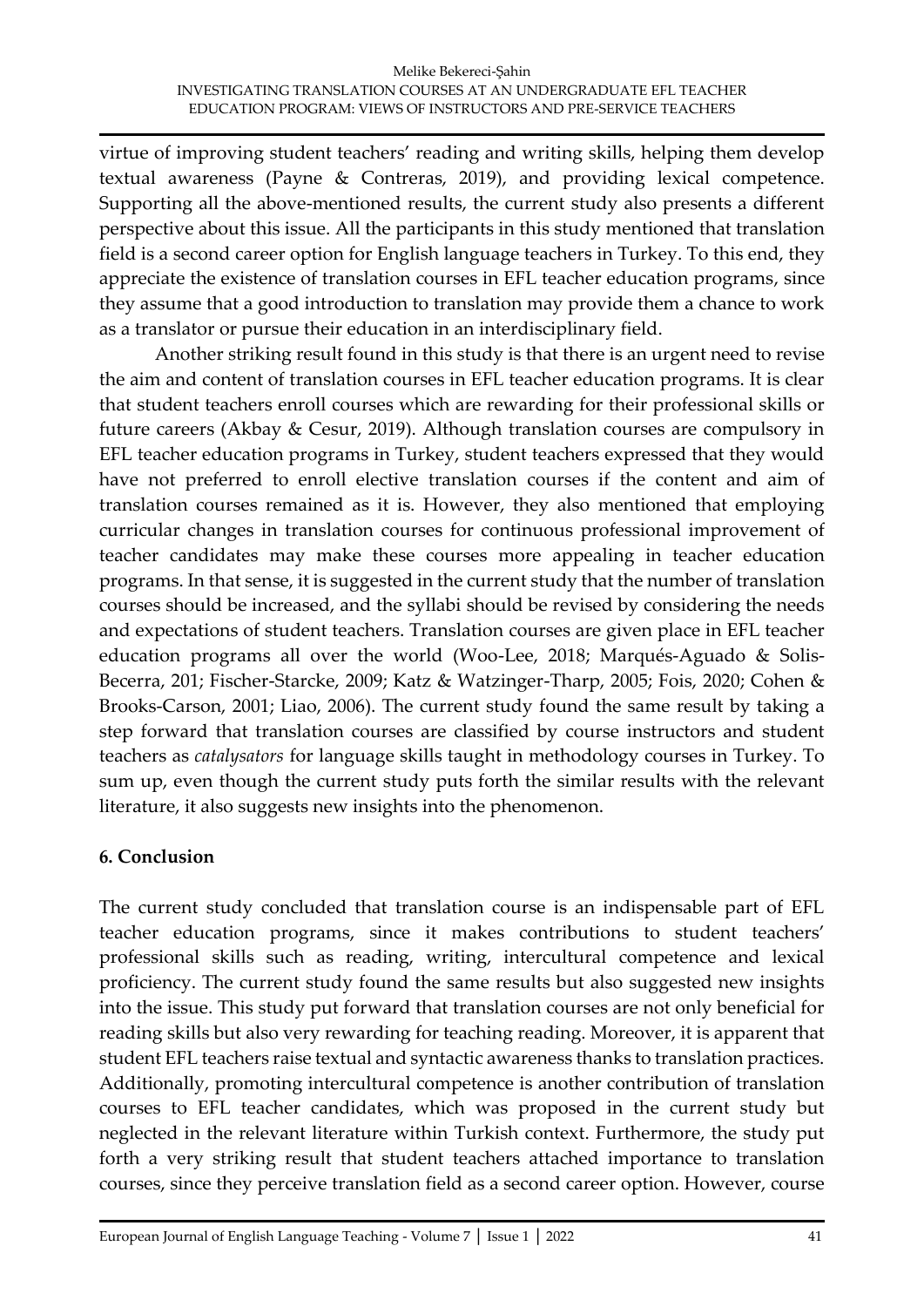instructors did not adopt the same approach to this issue as student teachers did. According to them, the main aim of translation courses is to support student EFL teachers' language skills which is taught in methodology courses. At this point, it is interesting that there is a mismatch between student EFL teachers' expectations and course instructors' syllabi. Thus, student teachers' needs and the aim of translation courses should be executed clearly, and the curriculum should be revisited.

# **Conflict of Interest Statement**

The author declares no conflict of interest for this study.

#### **About the Author**

Dr. Melike Bekereci-Şahin received her M.A. and PhD degrees in English Language Teaching from Middle East Technical University. She worked as a research assistant and English language teacher. She is currently working as an Assistant Professor at Department of English Language Teaching at Istanbul Medipol University. Her research interests include English language teacher education, professional identity, practicum, and rural education.

# **References**

- Acar, A. (2021). The Methodological Bases of Turkish ELT Curricula for Basic Education from 1991 to 2018. *International Journal of Progressive Education, 17*(1), 111-128.
- Akbay, A., & Cesur, K. (2019). Views on general knowledge elective courses of ELT departments: Suggested syllabus for diction course. *Journal of Language and Linguistic Studies*, *15*(4), 1332-1354.
- Akki, F., & Larouz, M. (2021). A Comparative Study of English-Arabic-English Translation Constraints among EFL Students. *International Journal of Linguistics and Translation Studies, 2*(3), 33-45.
- Al-Bulushi, A., Al-Issa, A., & Al-Zadjali, R. (2018). Qualitative Perspectives on the English Language Content Knowledge and Methods on Communicative Language Proficiency, Implications for Succeeding in the IELTS. *Khazar Journal of Humanities and Social Sciences, 21*(3), 67-89.
- Anderson L. (2018). Fostering metalinguistic awareness: Role play, pragmatics and L2 literary translation. Retrieved May 3, 2021, from <https://core.ac.uk/download/pdf/162331293.pdf>
- Bagheri, M. S., & Fazel, I. (2011). EFL Learners Beliefs about Translation and its Use as a Strategy in Writing. *Reading Matrix: An International Online Journal, 11*(3).
- Bakan, E. (2016). The Contribution of the Teaching Skills Courses and General Knowledge Courses of the Teacher Trainee Programme in the ELT Department of Uludag University. *Journal of Foreign Language Education and Technology*, *1*(1), 77- 91.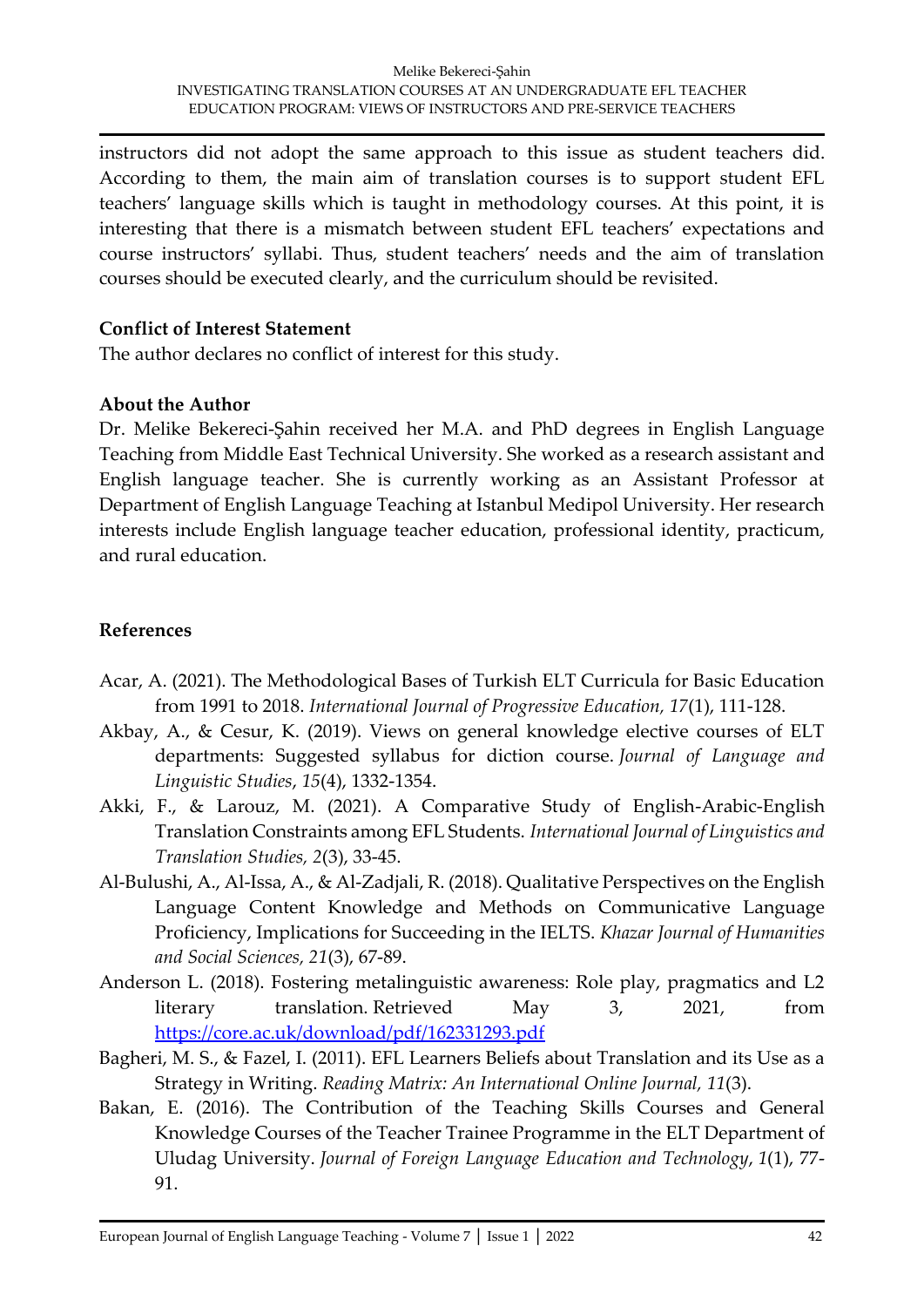- Barnett, R. (2004). *Engaging the Curriculum in Higher Education*. Berkshire: McGraw-Hill Education.
- Bogdan, R. C. & Biklen, S. K. (2007). Qualitative research for education an introduction to theories and methods. Boston: Pearson.
- Bultseva, M. A., & Lebedeva, N. M. (2021). The role of intercultural competence, in the relationship between intercultural experiences and creativity among students. *International Journal of Intercultural Relations, 82*(1), 256-264.
- Campbell, S. (2002). Translation in the Context of EFL-The Fifth Macroskill?. *TEFLIN Journal*, *13*(1), 58-72.
- Cherrington, R. (2002). Translation. In M. Byram (Ed.), *Routledge Encyclopedia of Language Teaching and Learning* (pp. 921-925). Routledge: New York.
- CoHE (2018). Yeni Öğretmen Yetiştirme Lisans Programları. Retrieved April 10, 2021, from [https://www.yok.gov.tr/kurumsal/idari-birimler/egitim-ogretim](https://www.yok.gov.tr/kurumsal/idari-birimler/egitim-ogretim-dairesi/yeni-ogretmen-yetistirme-lisans-programlari)[dairesi/yeni-ogretmen-yetistirme-lisans-programlari](https://www.yok.gov.tr/kurumsal/idari-birimler/egitim-ogretim-dairesi/yeni-ogretmen-yetistirme-lisans-programlari)
- CoHE (2021). İngilizce Öğretmenliği Lisans Programı. Retrieved April 10, 2021, from [https://www.yok.gov.tr/Documents/Kurumsal/egitim\\_ogretim\\_dairesi/Yeni-](https://www.yok.gov.tr/Documents/Kurumsal/egitim_ogretim_dairesi/Yeni-Ogretmen-Yetistirme-Lisans-Programlari/Ingilizce_Ogretmenligi_Lisans_Programi.pdf)[Ogretmen-Yetistirme-Lisans-](https://www.yok.gov.tr/Documents/Kurumsal/egitim_ogretim_dairesi/Yeni-Ogretmen-Yetistirme-Lisans-Programlari/Ingilizce_Ogretmenligi_Lisans_Programi.pdf)[Programlari/Ingilizce\\_Ogretmenligi\\_Lisans\\_Programi.pdf](https://www.yok.gov.tr/Documents/Kurumsal/egitim_ogretim_dairesi/Yeni-Ogretmen-Yetistirme-Lisans-Programlari/Ingilizce_Ogretmenligi_Lisans_Programi.pdf)
- Cohen, A. D., & Brooks‐Carson, A. (2001). Research on direct versus translated writing: Students' strategies and their results. *The Modern Language Journal*, *85*(2), 169-188.
- Cook, G. (2010). *Translation in language teaching: An argument for reassessment.* London: Oxford University Press.
- Coskun, A., & Daloglu, A. (2010). Evaluating an English language teacher education program through Peacock's model. *Australian Journal of Teacher Education, 35*(6), 24-42.
- Creswell, J. W. (2012). Qualitative inquiry and research design: Choosing among five approaches (4th Ed.). Thousand Oaks, CA: Sage.
- Fois, E. (2020). ELT and the role of translation in developing intercultural competence. *Language and Intercultural Communication*, *20*(6), 561-571.
- Fois, E. (2021). Translator training, English language teaching and corpora: Scenarios and applications*. International Journal of Language Studies, 15*(4), 59-78.
- Guest, G., Namey, E. E., & Mitchell, M. L. (2013). Collecting qualitative data: A field manual for applied research. Thousand Oaks: Sage.
- Hatipoğlu, Ç. (2017). Linguistics courses in pre-service foreign language teacher training programs and knowledge about language. *ELT Research Journal*, *6*(1), 45-68.
- Hsieh, L. (2000). The Effects of Translation on English Vocabulary and Reading Learning. Paper presented at the Ninth International Symposium on English Teaching. Taipei, Taiwan.
- Hurtado-Albir, A. (2017). Researching translation competence by PACTE group. Amsterdam: John Benjamins Publishing Company.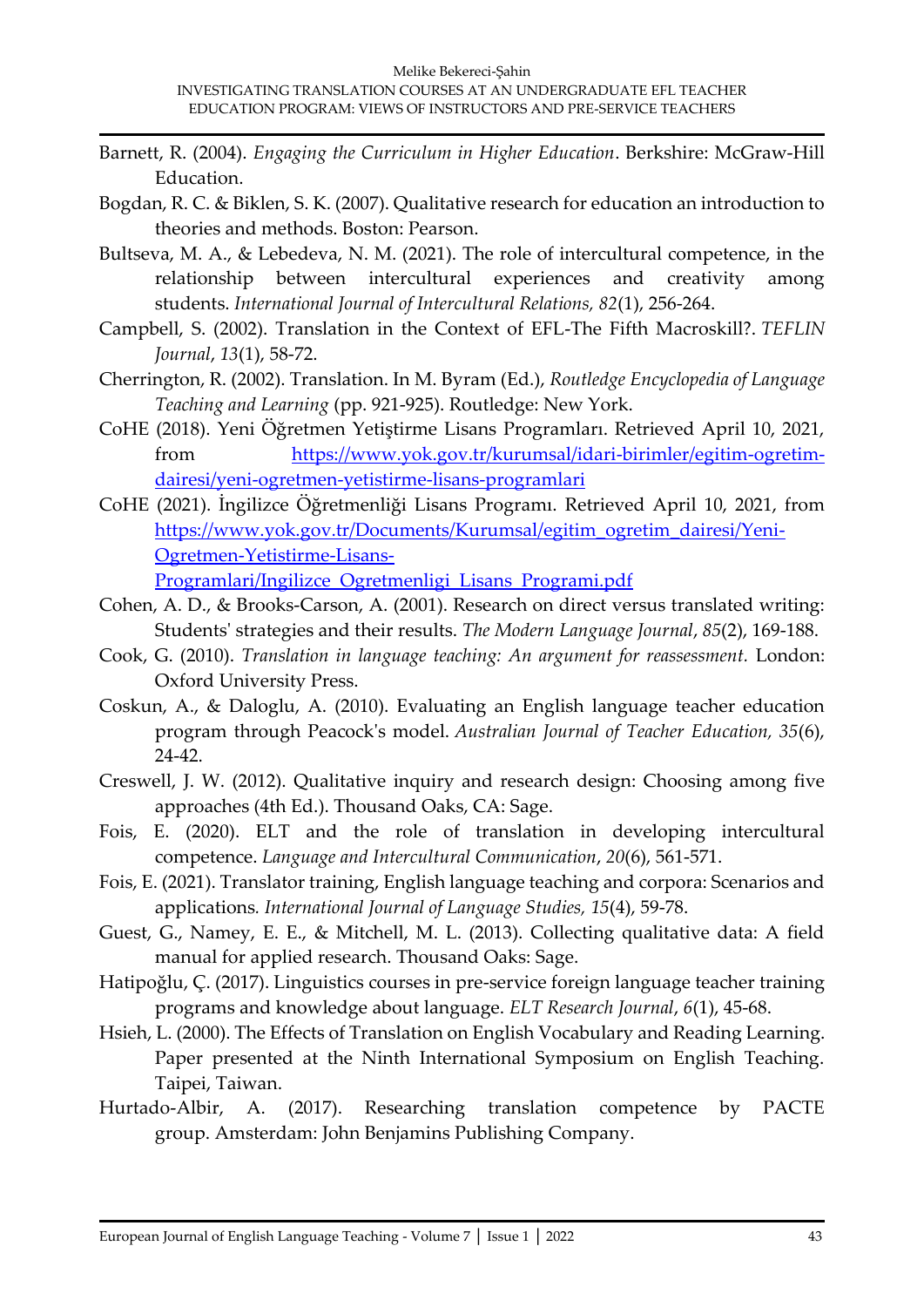- Karakas, A. (2019). An Analysis of the High School English Curriculum in Turkey from an ELF Perspective. *Journal on English Language Teaching, 9*(2), 1-10.
- Katz, S., & Watzinger–Tharp, J. (2005). Toward an understanding of the role of applied linguists in foreign language departments. *The Modern Language Journal*, *89*(4), 490- 502.
- Köse, S. (2010). A study on the correlation between reading comprehension and translation skills of ELT students. *Ankara Üniversitesi Eğitim Bilimleri Fakültesi Dergisi*, *43*(1), 219-241.
- Kirkgöz, Y. (2021). Values Education in Foreign Language Curriculum through the Eyes of Pre-Service Teachers. *Journal of Educational Leadership and Policy Studies, 1*(1), 1- 17.
- Lathif, M., Nurkamto, J., & Kristina, D. (2021). ELT Graduate Students' Challenges of Writing for Scholarly Publication: Discursive Perspectives. *ELS Journal on Interdisciplinary Studies in Humanities, 4*(1), 13-19.
- Liao, P. (2006). EFL learners' beliefs about and strategy use of translation in English learning. *RELC Journal*, *37*(2), 191-215.
- Lincoln, Y. S. & Guba, E. G. (1985). Naturalistic inquiry. London: Sage Publications.
- Li, T., & Zhang, Y. (2021). The Construct of English Competence and Test Design for Non-English Major Postgraduates. *English Language Teaching, 14*(1), 58-63.
- Macizo, P., & Bajo, M. T. (2004). When translation makes the difference: Sentence processing in reading and translation. *Psicológica*, *25*(2), 181-205.
- Marqués Aguado, T., & Solís-Becerra, J. A. (2013). An overview of translation in language teaching methods: Implications for EFL in secondary education in the region of Murcia. *Revista de Lingüística y Lenguas Aplicadas*, *8*(1), 38-48.
- Miles, H., Huberman, A. M., & Saldana, J. (2014). Qualitative Data Analysis: A Methods Sourcebook. London: Sage Publications.
- Payne, M. W., & Contreras, J. P. (2019). Ecuadorian students' perception on the use of translation in the EFL classroom. *Studies in English Language and Education*, *6*(1), 61- 70.
- Pekkanli, I. (2012). Translation and the contemporary language teacher. *Procedia-Social and Behavioral Sciences*, *46* (1), 955-959.
- Pennycook, A. (2008). English as a language always in translation. *European Journal of English Studies*, *12*(1), 33-47.
- Randaccio, M. (2012). Translation and Language Teaching: Translation as a useful teaching resource. Retrieved May 3, 2021, from <https://core.ac.uk/download/pdf/41175953.pdf>
- Saka, F. Ö. (2020). Considerations on the new curriculum of English Language Teaching programmes. *Journal of Language and Linguistic Studies*, *16*(3), 1189-1202.
- Sanlı, Ş. (2009). Comparison of the English language teaching (ELT) departments' course curricula in turkey's education faculties. *Procedia-Social and Behavioral Sciences*, *1*(1), 838-843.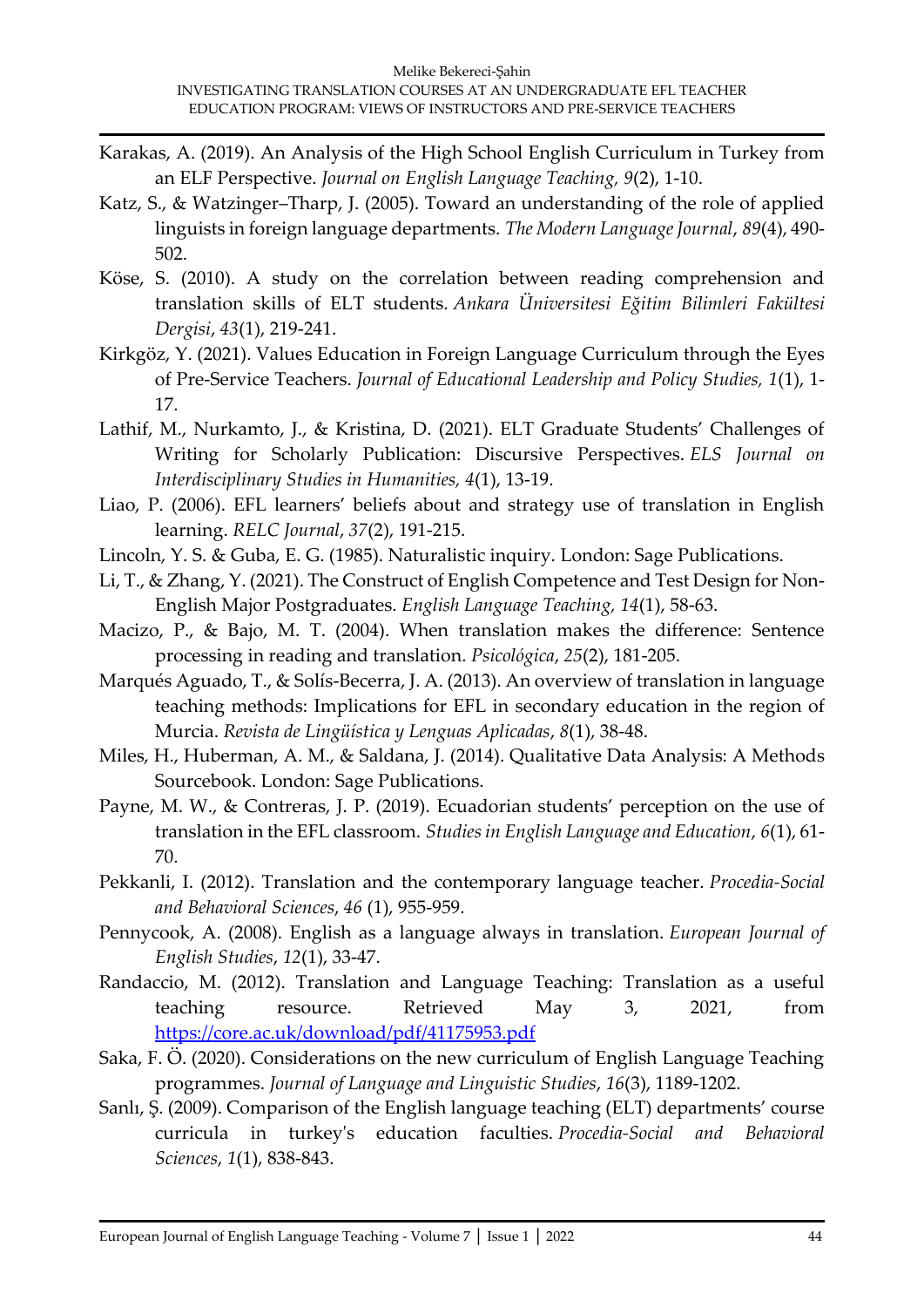- Senol, M., & Cesur, K. (2021). An Analysis of the Content Knowledge Elective Courses of the ELT Departments: A Suggested Syllabus. *Educational Policy Analysis and Strategic Research, 16*(3), 316-335.
- Siregar, M. (2021). Pedagogical Perspectives on Teaching Materials of Translation in English Language Teaching. *Script Journal: Journal of Linguistics and English Teaching, 6*(1), 56-67.
- Woo Lee, M. (2018). Translation revisited for low-proficiency EFL writers. *ELT Journal*, *72*(4), 365-373.
- Yin, R. K. (2013). Case study research: design and methods (3rd Ed.). Thousand Oaks: Sage.
- Çetintaş, B. (2010). Türkiye'de yabancı dil eğitim ve öğretiminin sürekliliği. *Journal of language and linguistic studies*, *6*(1), 65-74.
- Şallı-Çopur, D. (2008). Teacher effectiveness in initial years of service: A case study on the graduates of METU Foreign Language Education Program. Unpublished PhD Thesis. Middle East Technical University: Ankara, Turkey.